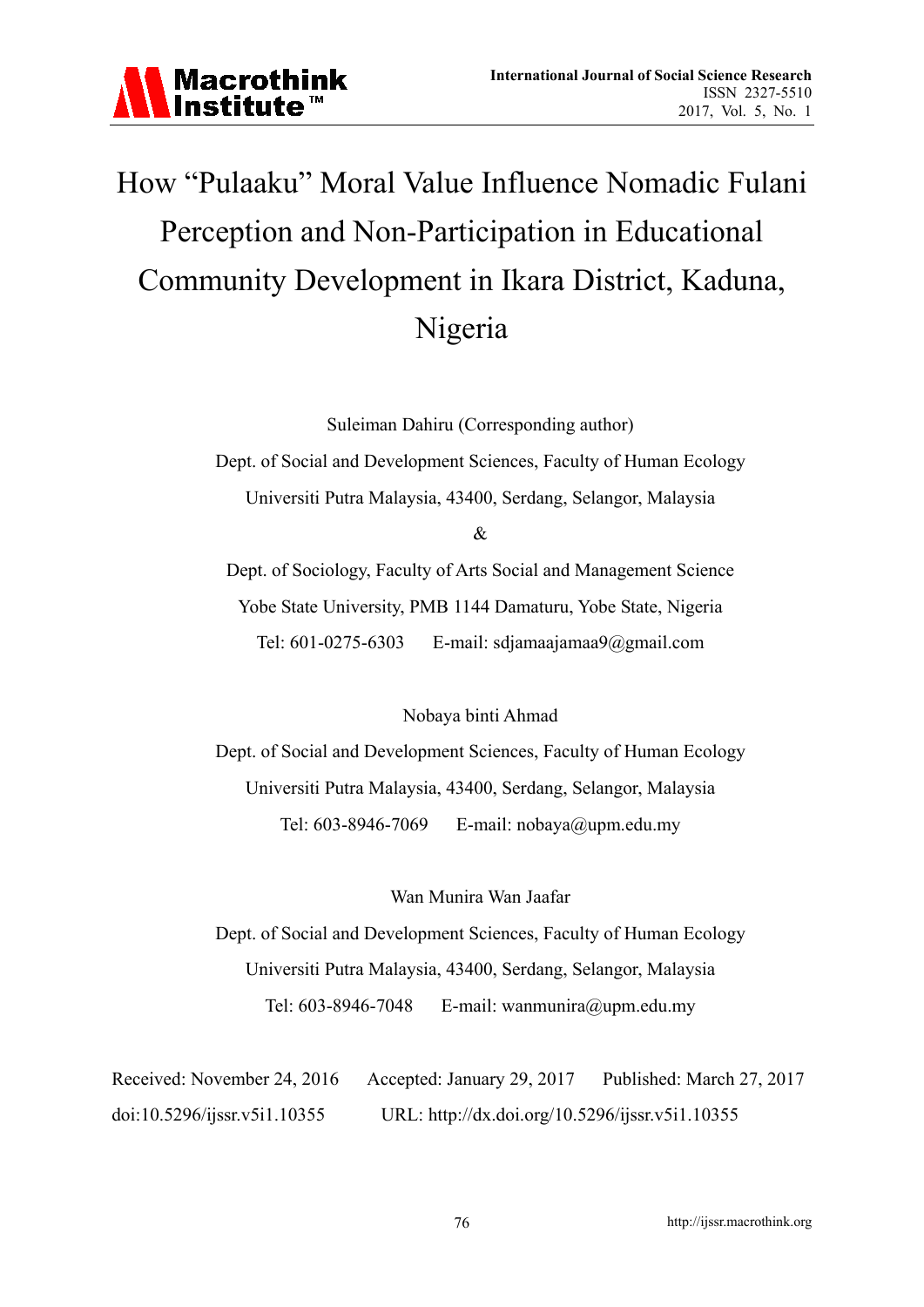

#### **Abstract**

Pastoral Fulani nomads are among the marginalized and educationally disadvantageous communities in Nigeria, and many African countries. Since education remained the mechanism for individual, community and national developments, such groups need to be given attention for the success of sustainable development goal in African nations. To achieve this, human, as well as sociocultural hindrances associated with their educational development need to be evaluated. Therefore, this study explore how *pulaaku* moral value influences the understanding and perception of the nomadic Fulani in education as the precipitating factor for non-participation in education in Ikara district. Two themes emerged as the findings; firstly Perception of the pastoral Fulani on education generally. Secondly factors precipitating non-participation, is presented into subthemes; strict adherence to *pulaaku* moral values, fear of fragmentation of social capital, lack of role model and parent ignorance. Thus, the study concluded that Fulani pastoral communities have positive perception on education, but it was evident that socio-cultural factors such as lacking role model with *pulaaku* principle, perception in fear of the system as a threat to social capital and ignorance influenced their low participation. Hence, there is the need for policymakers, government agencies and stakeholders to have an in-depth conceptual understanding of the Fulani values through funding ethnographic research project, and possibly integrate its ideas and those factors in the design of an acceptable nomadic education system particularly the *pulaaku*. Also, integrate community-based volunteer groups, purposively for advocacy and awareness will enhanced the group understanding and participation in educational community development.

**Keywords:** Pastoral Fulani, Educational development, Perception, *Pulaaku* (Moral values)

# **1. Introduction**

Pastoralism is a system of keeping livestock such as cattle, sheep and goat as a source of survival, always in constant movement from one place to another in search of pasture and water. The pastoral community is often stereotyped or perceived as people rejecting basic education; though, education is a key component in the society, and play an important role in human and community development. However, educating the pastoral community is a classic problem in social and development science. Thus some stakeholders argue as reported (Saad, 2002; Amadi, 2015), that investing in education for the group is regarded a waste of resources. The fact that pastoralists are always on the move in search of pasture for their cattle, several efforts made and policies put in place to enable them access education has been hindered over time (Iro, 2006). Central to the discipline of social and development sciences is the concept of education. Thus, it is with the vision of achieving the sustainable development goals SDGs-four of envisaging the world with literacy globally, and access to equitable quality education to everyone globally, with the hope of transforming our world by 2030 (UN, 2015). In light of the recent event in education, it is becoming extremely difficult to ignore the existence of high illiteracy, dropout and marginalization in education. It is a fact in 2013, youth within the ages of fifteen to twenty-four years totaling about one hundred and twenty-three million are still lacking in basic education skills in reading and writing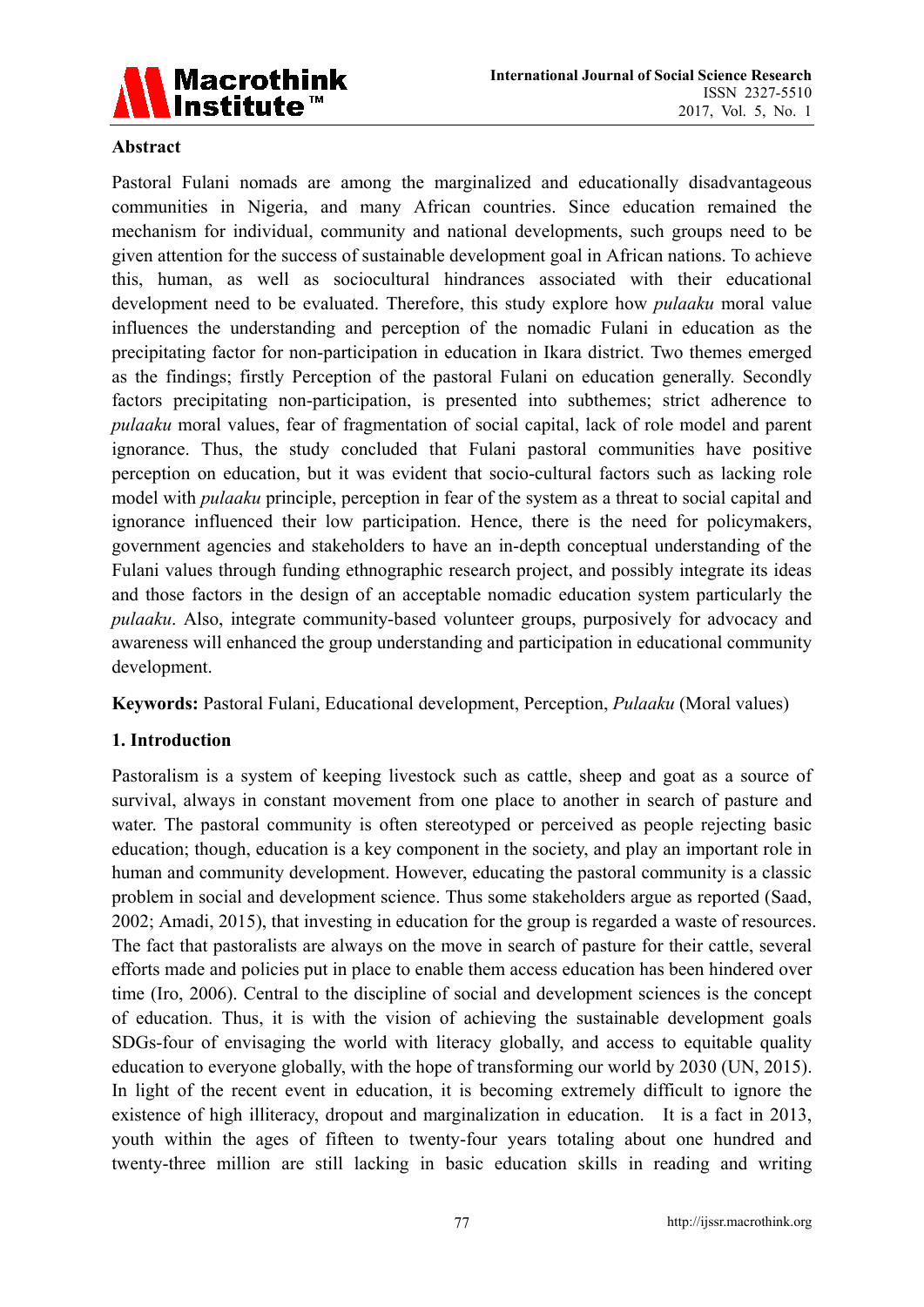

(UNESCO-EFA., 2013). The low achievement reported majorly in the sub-Saharan African nations, Nigeria inclusive. Where a number of out-of-school children was confirmed to be high (Power, 2015). As reported in the Education for All Development Index (EDI) pointers of improvement concerning four EFA goals that, Universal Primary Education, quality of education, adult literacy, and gender parity, that generally about thirty nations in sub-Saharan Africa, south, and west Asia fell below 0.8. It was argued that the nations were challenged with multiple issues in terms of low school participation, poor quality in education, high adult illiteracy and are marked with gender inequalities (UNESCO-EFA., 2013).

It was claimed that reaching the marginalized community with accessible education was a global concern (UNESCO, 2010). It is within the ambits of the Education for All goal, for all children to have access to quality education regardless of their gender, ethnicity, location and economic status without any form of discrimination (UNESCO, 2000). Until now, reaching the rural community that is conceded hard to reach with the basic education has remained an undefeated challenge (Sharma, 2011). Consequently, millions of children in these community's' achieved very low or insignificant educational achievement in terms of enrolment, retentions and completion in education (UNESCO, 2010). Scholars have argued that historically, the discrimination and marginalization in education, particularly to the pastoral community group, was a known fact (Bishop, 2008; Dyer, 2010). As it was attributed to the groups' nomadic culture of migration in search of good pasture, water and environment for their livestock (Carr-Hill, Ashete, Sedel, & de Souza, 2005), coupled with the dearth of research on the nomadic education particularly in Nigeria (Umar & Tahir 2000, Usman, 2006) to know what education to community development is to the Fulani nomadic group.

Thus, a concern is much in educational achievement of rural communities in Nigeria, as the dropout rate is much to increase, with about 8,290,000 youngsters out of school. The dropout rate is higher in the rural areas with 7,196,846 constituting 36 percent than urban with 1,092,701 constituting 12 percent, and among young women with 31 percent than young men with 25.5 percent in Nigeria. The rate is higher in north western and north eastern states, Nigeria according to Demographic Health survey 2008 as cited (EPDC, 2013). Evidence from the report shows that the nomads had just 519,081 enrollment in 2013 (EFA, 2015) out of the one-third of 9.5 million nomadic population that are children of school age. Even though, Kaduna state government has established about 135 schools across the state for the nomads (Bah-Lalya, Tahir, Onocha, & Sukon, 2012), to educate the Fulani nomadic community; though, figures in 2006 indicated that only 28494 nomadic children were reported to enroll in Kaduna state (Bah-Lalya et al., 2012).

Unfortunately, little is known on scientific understanding of the pastoral Fulani perception and why the poor participation in educational community development in the state. As argued by Umar & Tahir (2000), most of the early research utilized the quantitative and structured survey approach, which was argued could not go in-depth in understanding the groups' perception in education. As asserted by Sharma (2011), the need to investigate to know what basic education, content and values are to the pastoral community group. This insight would help in understanding their perception. Although, no study was found that seek to investigate the how *pulaaku* moral value influence Fulani nomadic community perception and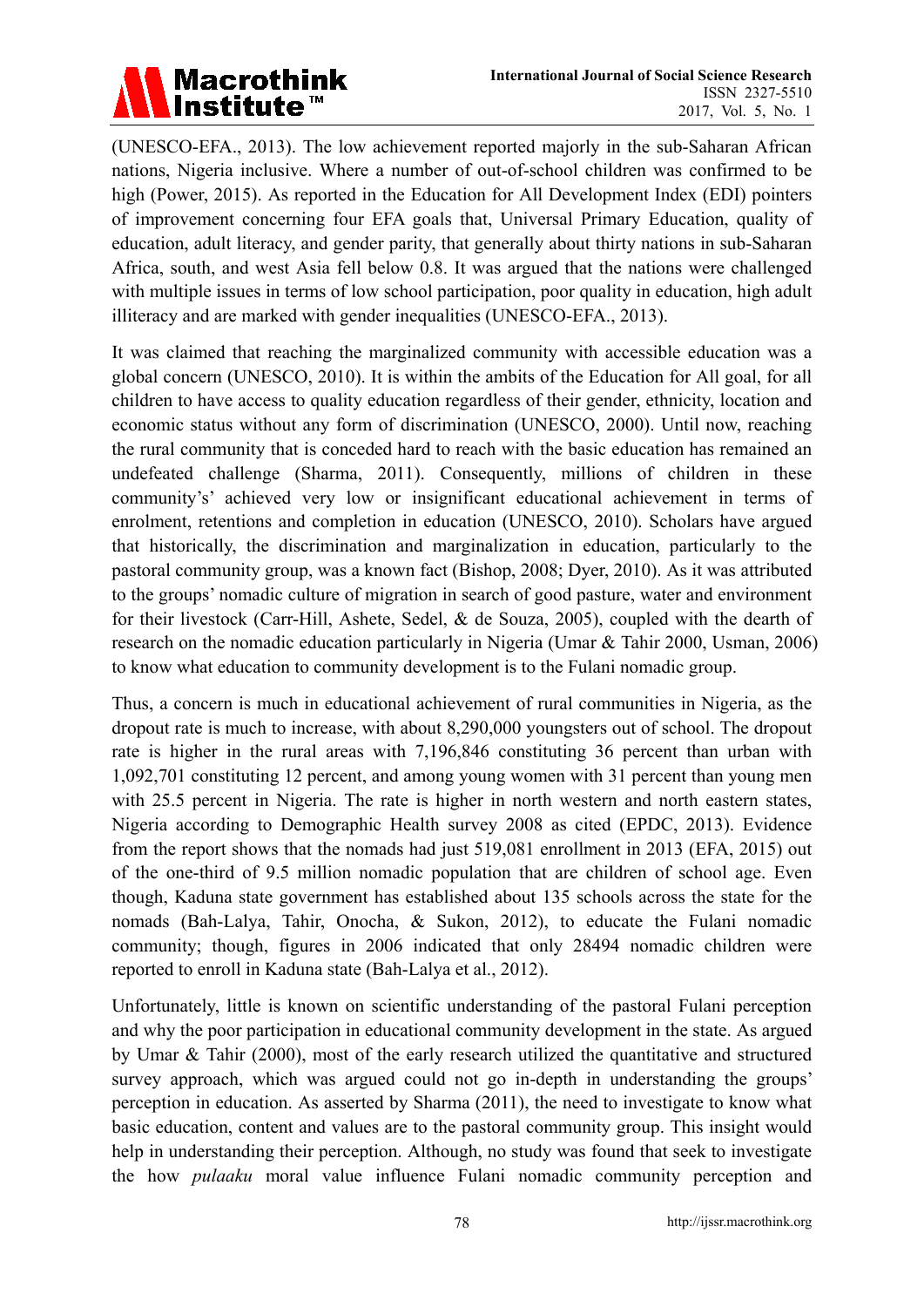

precipitating factor for the poor participation in educational community development in Ikara district of Kaduna state; therefore, the purpose of this study is to explore how *pulaaku* moral value of the pastoral Fulani community influence their perception and understanding to education and to answer the question, why the low participation of the Fulani in educational community development in Ikara district keep on persisting.

# **2. Literature Review and Contexts**

Research into education has a long history and its importance. Hamman, (2006), confirms that, education is the ways in which people learn or acquire skills, and gain knowledge and understanding about the world, and themselves. Even though, meaning in the concept is constructed differently by others, that influence participation or not. Since perception involves the process of sensation and interpretation, though the interpretation of any stimulus also requires past experience. Rao, V. S. P. And Narayana, P. S (1998) asserted that the perceptual inputs are first received such as the objects, people, etc and then processed by the perceiver through selection, organization and interpretation. And the resultant output becomes the lease of the behavior through the processing mechanism, such as feelings, actions, attitudes, etc. is derived. As such behavior is dependent on these perceived outputs. Hence, social perception is a construction of an understanding of the social world through the data we gather from our senses (Michener, DeLamater, & Myers, 2004).

The nomadic Fulani pastoralists account for about 6.8% of the total 140 million population in Nigeria, these communities are spread in 31 states of the Federation, of Nigeria. The total number of Fulani pastoralist, predominantly one-third of the nomadic population are children of school age and need basic educational attention for their inclusion in the national development and economic growth (Aderinoye, Ojokheta, & Olojede, 2007). Unfortunately, the story of the Nigerian Fulani nomadic pastoralist is often described based on their necessary needs, as those lacking accessibility to basic social needs of good food, clean water, health care, clothes, or shelter. Similarly, they are characterized as lacking in basic literacy skills and access to basic education (Aderinoye et al., 2007).

The Fulani, group has a strong moral cultural value known as *'pulaaku'* social capital (Kratli, 2001) That refers to the social relationships within a community that include trust, norms, and social networks (Green & Haines, 2011) these play a significant role in the livelihood of the pastoralist (Kratli, 2001). However, the Fulani were more known for their usual culture of herding and migration in search of water, pasture and good environment for their herds. Riesman (1998) defined *pulaaku* as a moral code of conduct or way of being proper to Fulani ethnic group. The concept of *pulaaku* can also be understood as a set of behavior that occurs in many areas of life such as in language, privacy, human relationships, etc. through deeds, behaviors or attitudes (Ibrahim, 2014). According to Saleh Momale, *pulaaku* encompasses shyness, patience, self-esteem, and self-respect. It also embodies bravery, deep empathy or love, wisdom and hard work. Hence, it is an all-inclusive moral value, that every Fulani nomads are mandated to live by its creeds (Ujorha, 2014). For any form of behavior contrary to the *pulaaku* values, a member is considered an outcast often liable to social sanction.

Factors evidently in marginalization and discrimination of Fulani pastoralists, have resulted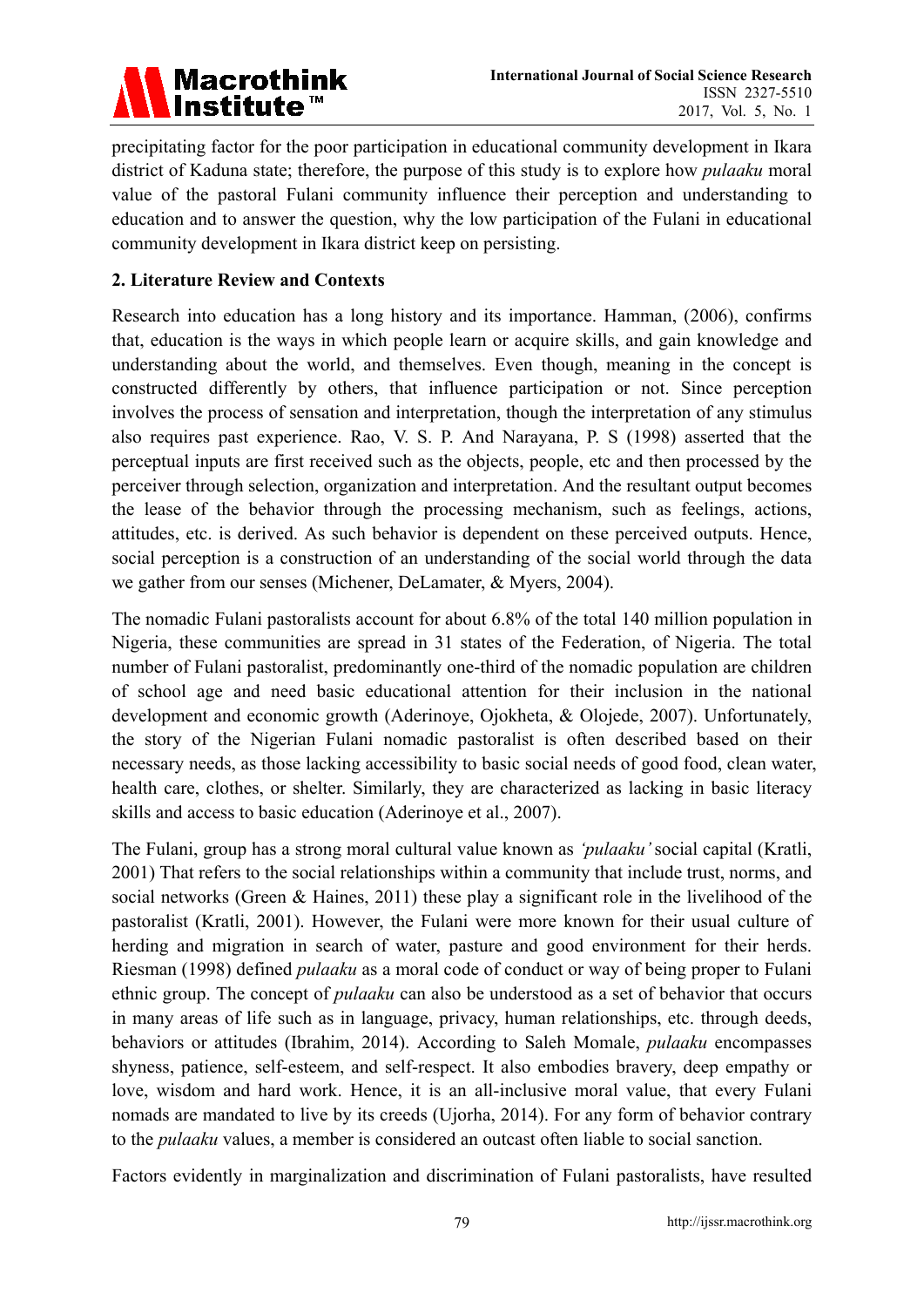

in the low level of educational achievement in terms of enrollment, transition, attendance and gender disparities in this pastoral communities even below the national average (Kratli  $\&$ Dyer, 2006). Consequently, the group are excluded in the democratic, educational policy planning and decision making (Raymond, 2012). Furthermore, quite a few types of research have shown that various factors limit minority groups and pastoral community access to social services and education inclusive (Dyer, 2010; Dyer, Anteliz, Coombes, & Danaher, 2008; KAUNGA, 2005). Few research studies revealed that the cultural values, social belief and attitude were among factors that influenced their understanding and low participation in education among the pastoral communities (Aikman & Unterhalter, 2005; Warrington & Kiragu, 2012).

Even though, as Raymond (2012), asserted that pastoral community has a positive and negative stance in education for personal and community development. Similarly, Rao (2006) in his study reported that Bakkarwals perceived education to their children especially the boys as to imply to the future economic well-being of their sons, as a source of wealth, prestige, and a security for the pastoral parents at old age. A study in Somalia by the African education trust further defined the educational perception of the pastoral nomad and needs based on their sociocultural and economic perception as what is "appropriate to our culture and environment (AET, 2008). It is a fact that the nomadic pastoral value to education was on the basis of their socio-economic and cultural stance. Hence from the above claims, the question of why the nomadic recorded low educational achievement is raised.

Raymond (2012) and Usman (2006), asserted that in spite of the aspirations and thoughts, the pastoral community had on educational community development, the opportunities are blocked by the community's cultural values and the attitude of the parents in their strict adherence to the culture of pastoralism. It appeared as a ghost which threatens Fulani value identity known as *Pulaaku.* As one Fulani leader memorably put it: 'We are not opposed to getting our children into schools but we fear that at the end of it, they will only be good for eating cattle instead of tending and caring for them' (Nkinyangi 1980, cited in (Usman, 2006). These uncertainty in the formal education was reported in Eastern Kenya, Nigeria, and other parts of the sub-Saharan Africa were dominant the pastoral communities are Muslims. (Rotech & Koros, 2015). Thus, the problem of poor participation of the pastoral group in education is beyond distance to school from community (Migosi, Auma, & Ombuki, 2013), underfunding (Iro 2006; Usman 2006; Aderinoye et al. 2007) and teacher truancy and lack of teacher supervision (Atinnmo et al. 2011), rather the need for research to explore the understanding of the group perception in education and the precipitating factors in poor participation in the educational community development.

# **3. Methodology and Research Area**

The study utilized a qualitative case study approach, because a case can be a thing, a single entity, unit around which there are boundaries. Thus, case can be a person, a program, a group, a specific policy and so on (Merrian, 2009) was used, to understand the perception of nomadic Fulani on educational community development, as well as factors precipitating their low participation. The study was restricted to Ikara district, located north-east of the city of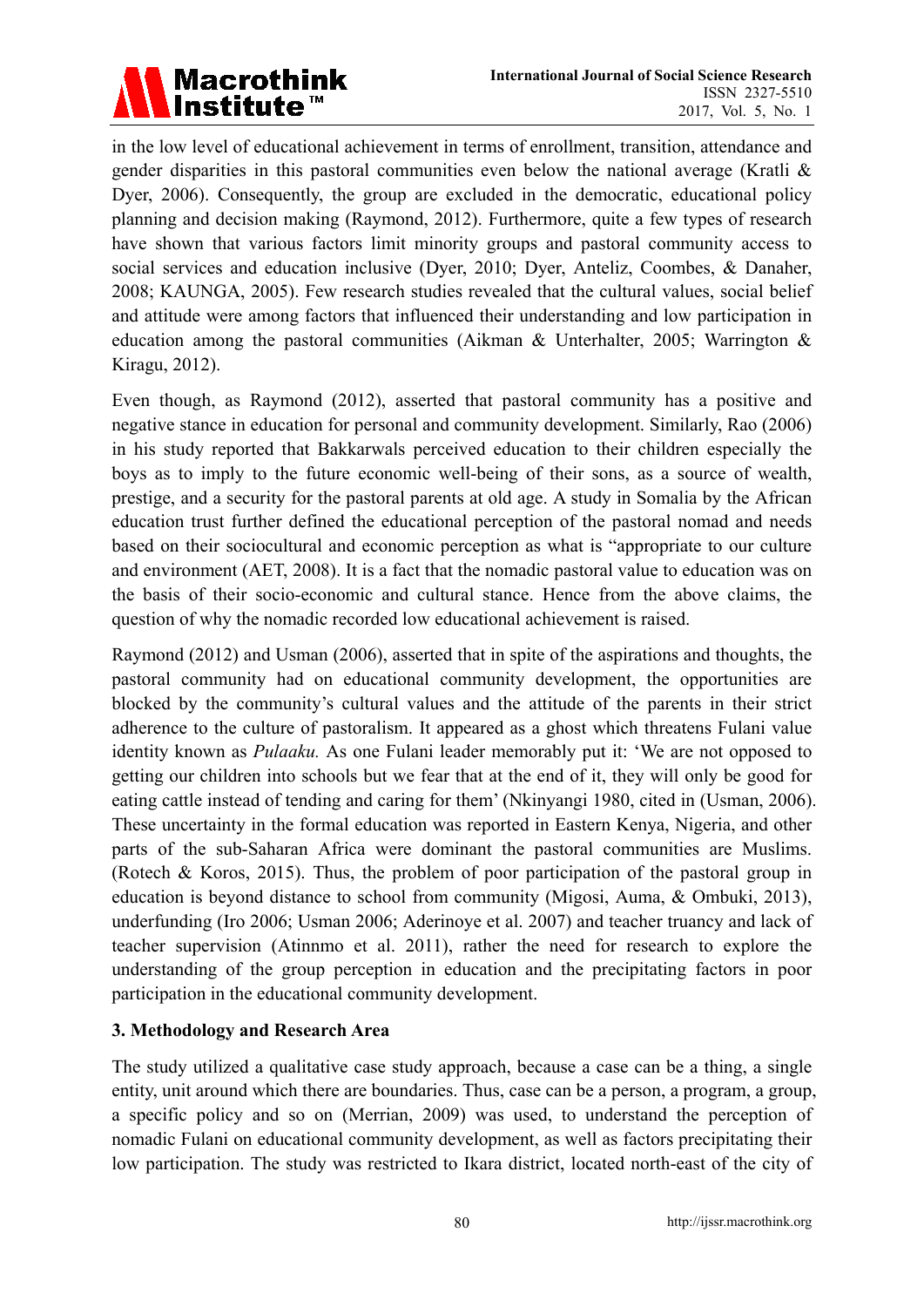

Zaria in Kaduna State, north-west Nigeria, with a geographical coordinates of 11° 11' 0" North, 8° 14' 0" East, in Africa (Map landia, 2016). The district is predominantly populated by Hausa and Fulani tribes, whose occupation is majorly farming and animal rearing (Commission, 2010). With the permission of the District Head, the Local Education Secretary and participants consent, twelve participants and three Fulani settlement were purposively located. As the main aim was to locate the information-rich participants (Merriam, 2009). The participant could be delineated into ten Fulani male parents, a nomadic teacher and a district nomadic education desk officer. The reason for the choice of male parents is based on the knowledge of the culture of the Fulani group, as the power and decision to take children or withdrew them from school is on the male parents (Tilde, 2005). Data was collected through the interview, which usually covered a minimum of fifteen to maximum of one hour with participant, from August to September 2015. The interviews were conducted in Hausa language and translated into the English language by a research assistant. The transcript was later send to participant to cross check and a senior expert in linguistics also prove-read and validated the translation. All interview process was guided by a structured open-ended questions. The interview were tape recorded and transcribed. The data was analysed as described by Merrian (2009), all the transcript were line numbered and a double line space between the interviewer and the participant response. All transcript were coded, compared across interviews base on the research objective. Thematically, themes were inductively derived and rephrased as the subheading to show the thought and perception of the Fulani nomadic community to education and the precipitating factors for the community poor participation to the educational development. This theme was on the basis of insight the researcher has on the culture of the Fulani moral value from (Riesman, 1998, Ujorh, 2014b and Ibrahim, 2014).

# **4. Result and Discussion**

Based on the data obtained, two themes derived that include; perception of pastoral Fulani on educational community development. Factors precipitating the poor participation were further rephrased into four subthemes.

# *4.1 Educational Community Development; Perception of the pastoral Fulani*

Education as a process and ways in which people learn or acquire skills and gain knowledge and understanding about the world and themselves. In this study, it was established that nomadic Fulani has a positive view of the education as a tool that shapes individual moral life, thus making him a good tool for community development. As some participants asserted that education as…..

 *"….ingredient for the well-being of people… one that has no knowledge is like an animal… as such a community without education are likely to be exposed to moral decadence and would be in darkness for they can't see".* 

 *"is a living tree that is not dried up"…and "a community without education is like a dead tree…hence could not build the community but would only be in suffering and difficulty" .* 

Corroborated Larsen & Hassan (2001) study in Hawarri pastoral community, education is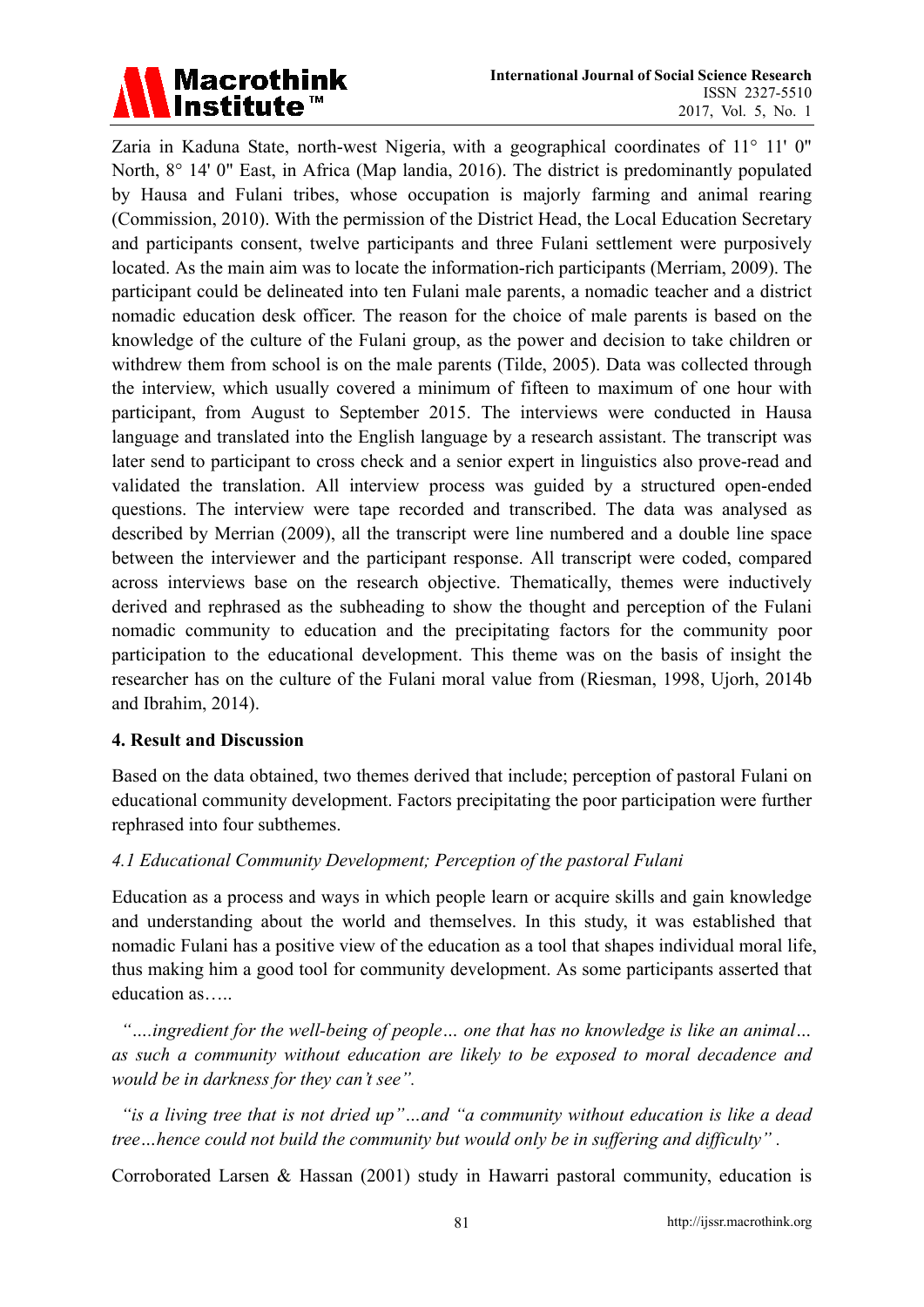

seen as a guidance for individual to be informed and be of good behavior wisdom in stealing of despot, navigate the forest, midwife and kind to others. Those without education are worthless and for women, she is considered irresponsible person who can easily be deceived. This result may be further explained by the fact that pastoral Fulani nomadic community constructs ideas based on their social world. As shown above, education demonstrated as a necessity to a comfortable, and harmonize social well-being; thus, described as a living tree, (believed to produce good fruit for the use of the family and community). Hence, pastoral Fulani acknowledge education as acquired skills, ideas and experience that help in developing the individuals to grow and utilized in developing the community. Hence, an educated individual is understood as the force and tool for developing the community. Furthermore, corroborated O'Connor, (1957) assertion that education is a general investment necessary and an enabling factor opening up many outlooks of personal, community and national development. He further argued that its necessity for human in order to articulate self and achieve fullness. For the survival of human in any nation, education is a necessity (Carr, 1997).

 Interestingly, no differences in the general and the pastoral Fulani nomads' standpoint in educational community development, as it was uncovered that, lacking in education and knowledge exposes individuals and the community to underdevelopment. These could further be supported by the assumptions of human capital theory on education as capacity building for community development. The belief is that education will help to improve security and reduce conflict, empower the woman, improve health and economic growth of the pastoral community (Appiah & McMohan, 2002). But this development should be guided by the cultural value as argued by Schwartz (2006).

# *4.2 Educational community development; Factors Precipitating low participation*

Surprisingly, basic education to the pastoral group was found to have a second thought by the community, even though, itis understood to be a foundation upon which all other discipline, experience, professionalism and skills is built on (UNESCO, 2007). These result would be better understood by the fact that pastoral Fulani's standpoint on the system is justified with reasons that emerge in the four subthemes as factors influenced by the *pulaaku* moral value precipitating the low participation in educational development in Ikara district.

#### 4.2.1 Strict adherence to *pulaaku* cultural values and belief

As mention in the literature review, the existence of the code of conduct among the pastoral Fulani group believed to be an identity for every member of the group. Hence, it must be observed at all times. However, in this study it was found that basic education system to the pastoral Fulani community is likely to erode the main principle of the *pulaaku* by its operation as commented by participant: that withdrawal or refusal to enroll their children in the formal school. It was argued that most schools are dominated by other native and not the Fulani native who do not understand the *pulaaku* moral value. Hence, Fulani parent feared that the principle of moral values and identity would be eroded as they mix up and interact with others outside Fulani natives. Therefore, believe to be part of the principle of Islam, as any attitude or behavior that is unhealthy is liable to be rejected and such is learn in the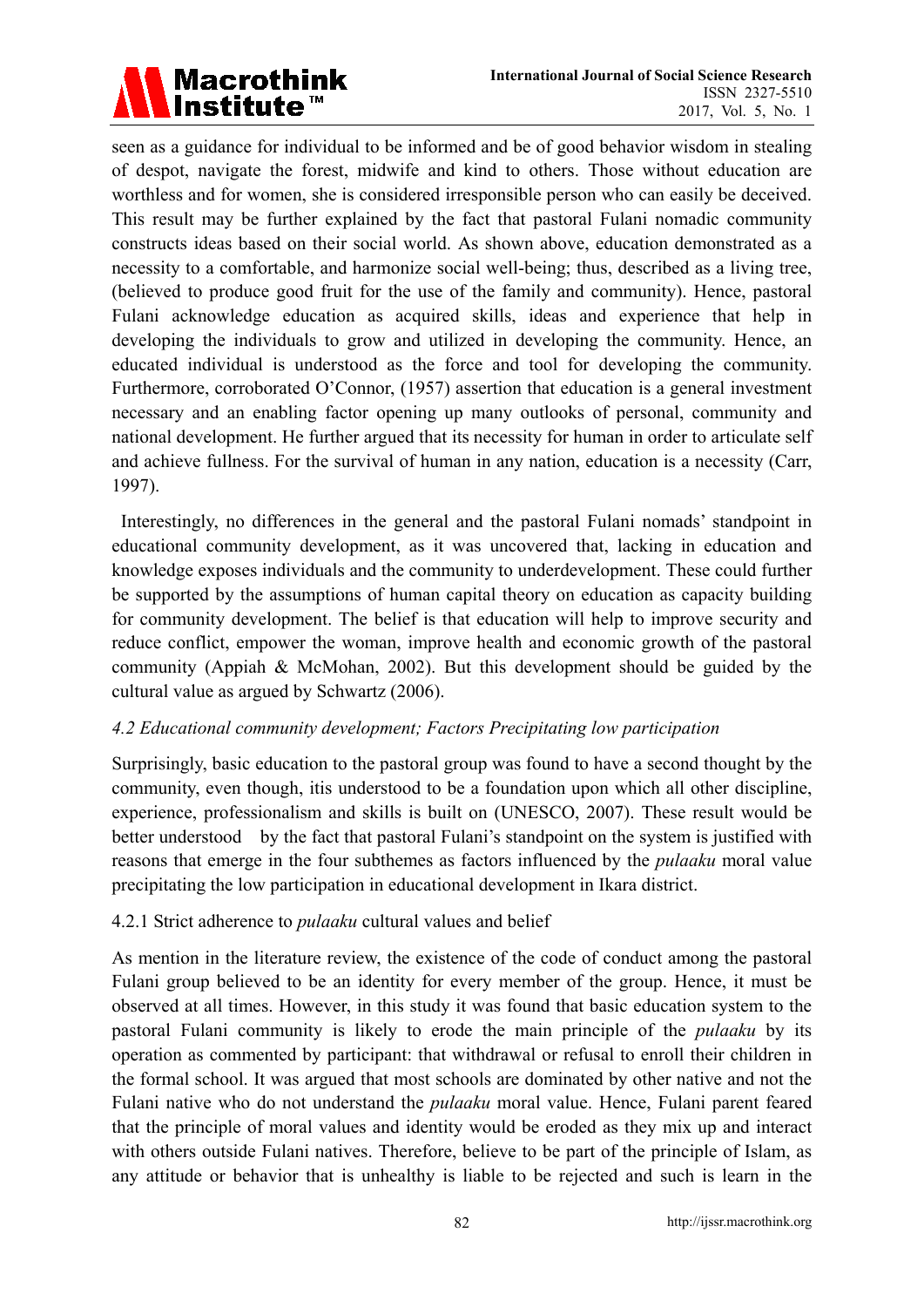

formal school. For example, being too clever, not being generous, stinginess, laziness, not willing to help in the community.

One of the most important aspect of the finding is that pastoral community are interested in the basic education, surprisingly, the moral values of the *pulaaku* social capital, that define the identity of the Fulani is not compromised by the group (Usman, 2006). This is in agreement with Ezeomah (1997) assertion that the nomads do not dislike education but rather not comfortable with the method of delivery. It could be argued that policy makers in education did pay little consideration to the *pulaaku* value. These are in line with the assumption of the cultural value orientation theory, that in the embedded culture, cultural values are adhered to as such social structure is organized and shaped on the basis of that values, encourage and maintain the status quo in respect to coherence, tradition and custom and solidarity. Thus, programme, ideas, behavior not incompatibility with the values could attract tension, revolt and rejection (Schwartz, 2006). As said one of the participant

*Hmm he smile…."some have refused enrolling their children, and some withdrew their kids, because everything was viewed unhealthy ... as you allow your child to be enrolled in a school dominated by Hausa ethnic or any other ethnic group, it is assumed that the child will learn not to be loyal to his parents... kids that are into constant interaction with other tribes will have that Kara da Kawaici (pulaaku) values been polluted in them... this also is believed as parts of the main principle of Islam"* 

Even though, it is the characteristic of nomadic school in Nigeria combination of natives and ethics either as teachers or students (Usman, 2006). It is, therefore, likely that such a connection exists as a factor, as concluded by a nomadic native teacher that,

*"….nomadic Fulani parent would not agree to send their children to the formal school dominated by other native…* 

Therefore the result supported Rotich & Koro (2015) finding that, the fear and mistrust of the system of education is the fact that, it would transform and inculcate into them western values orientation which they perceived to be contrary to the *pulaaku* moral value and Islam. Corroborating the above finding also with the perception of one respondent in a study in Cameron, she said among the Mbororo Fulani natives in Cameron that "an educated girl is spoiled and does not belong to Mbororo norms" (Berinyuy & Spreen, 2015). Hence, therefore, it is proven that *pulaaku* moral cultural value is a factor, which is not much highlighted in the literature though found to be a principal factor to the poor participation of the Fulani pastoral group in educational development in Ikara district.

4.2.2 Fears in fragmentation of the social capital

The second finding in this study further strengthens the first mentioned that shows, the social structure of the Fulani pastoral community is accompanied with a strong social capital among members. In helping, trust, the network of relationship. One interesting finding was that parent decision on poor participation in the education of their children was argued to be in the worries and the family fear on community sustenance which bonded them together. As it was established one of the participants expressing his worrisome experience of a family member;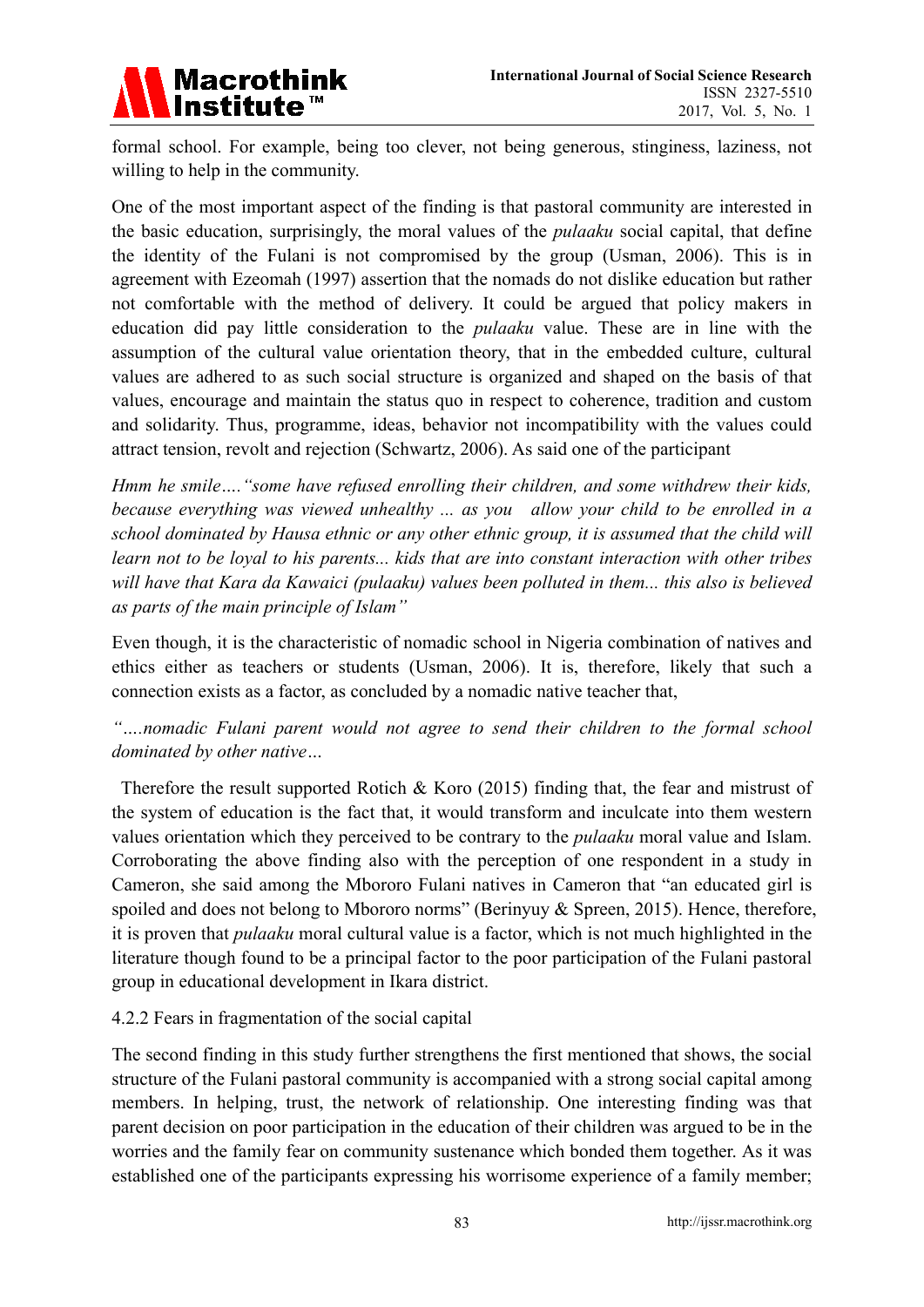

he said

*"since he had the opportunity of education, there was no time he agreed to be of benefit to anybody in the family, instead he was good at the sales of the cattle….He was not been convinced to stay in one place to seek for a permanent job, he always proves to be clever than everyone. ….but he only acknowledged to sell the animals and lavished the money….This was what scared us away from this formal education"* 

This fear and behaviour are perceived to be the payback of the basic education. This result corroborated Nkigangi (1980) findings of a similar position of a pastoral leader in the literature (Usman, 2006). Leggent (2005) further argued that this standpoint speaks the mind of both the poor and rich families among the pastoral community (Rotich  $& k$  koro, 2015). This perception in the payback of the education system influence parents worries and decision either (Saad, 2002), therefore, leads to Fulani poor participation in formal education. This result further supported Kratli (2001), in his report of Karanmanjo pastoral community study, as asserted that parents worries on the education, that it changes the attitude of the nomadic child, as it's distanced him far away from the community, family expectation and sometimes disappeared and never to return to the community to contribute to the family and community development. It is interesting to know that, the disappearance of the child after schooling, is liable to expose the family to socio-economic challenges. One participant further mentioned that.

*... any form of cleverness from our understanding... this Boko school education make one to be cleverer ......any person that show too much cleverness, such a person will never reach a compromise with him in what so ever....but only look down on us, as people who knows nothing"* 

These challenges created a wide gap between the Fulani social capital. However, this finding possibly explains pastoral Fulani parents' perception in the education system as the outcome is proven as a threat to the family source of survival, as it distances children from participating in the family economic system of pastoralism. Corroborated the result of Dyer and Chokes, (1997) work in Rabari Kuchis of India show that elders expressed worries on the negative impact of the formal education to course fragmentation in their social capital (cited Kratli, 2001). Hence, a parent had to decide either for education or pastoralism. The decision is always in favor of the pastoral occupation than education as argued by Rotch & Koro (2015) in their work.

# 4.2.3 Lack of Role Model

Role models are the everyday visual acts of people they appreciate and wish to copy (Ombati, 2015). This finding confirmed the *pulaaku* social bond among the Fulani has however influence the group perception of the significance of role model to the pastoral Fulani level of participation in community development project. The disappearance of such a person's i.e role model could lead to setback in participation as one of the participants claims that

 *"I do feel uncomfortable whenever I observed my situation of lacking education for my children to follow suit, just because we lack someone that could lead us on the importance of*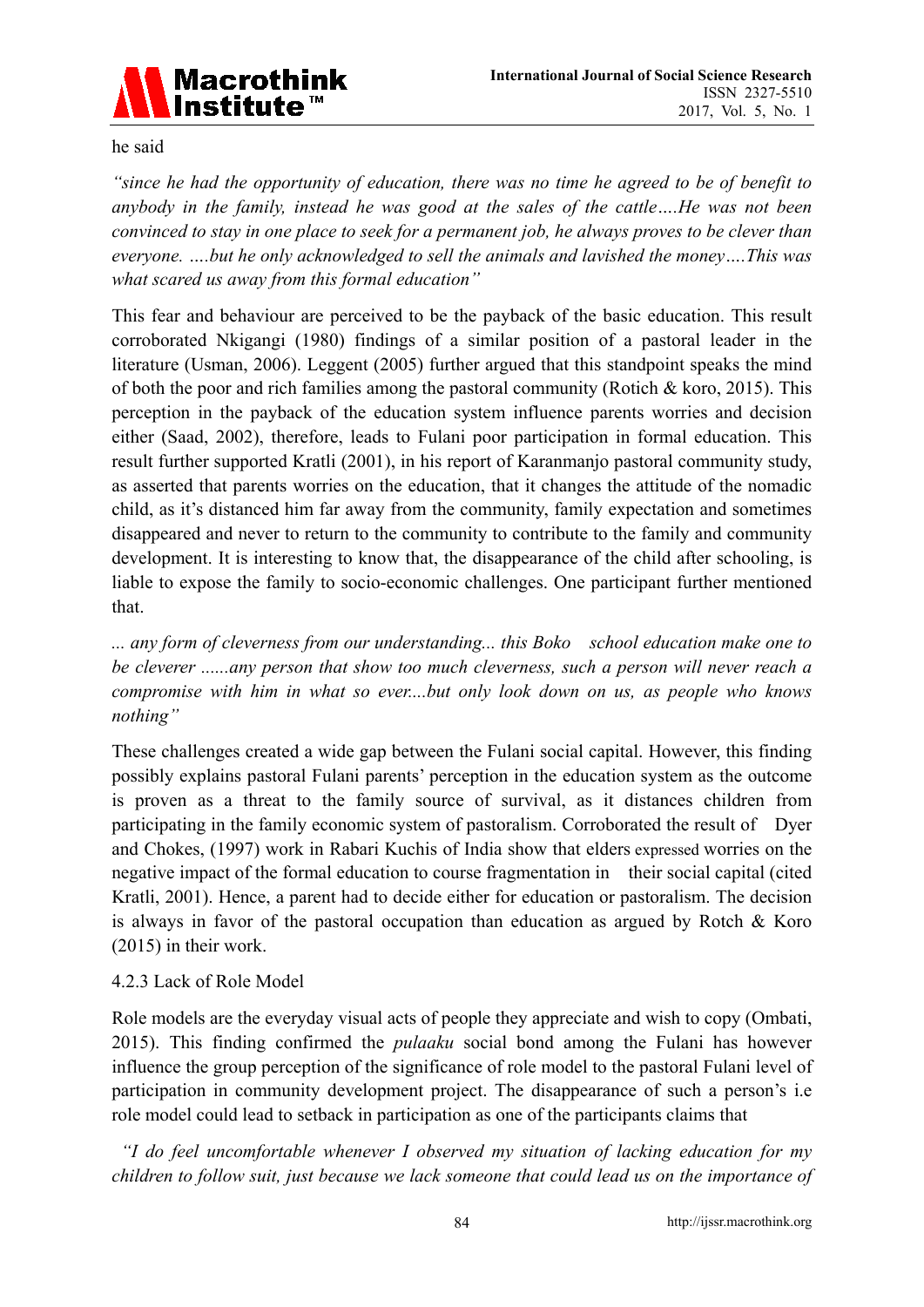

# *this (formal education)"*

However, these was in agreement with Victor F and Usman report result that in most of the arid-semi areas or nomadic pastoral community, children wish to be educated, but identifying teachers, women gender in the case of girls and male gender for the boys is challenging, whom they can see, consult and motivate them is an issue (Victor F, 2010, Usman, 2006). A nomadic teacher mention;

 *"if schools were built in a Fulani community without someone as a role model that will be sensitizing them and reorienting them, he believes there is a long way to go"* 

Rotich and Koros (2015), further argued that role modelling goes a long away in influencing the pastoral parents and the community to education. Lack of role model in pastoral Fulani community makes parent, students and community not to be ambitious and with any problem slightly, they drop out or are withdrawn from the system. Therefore, it is interesting to understand that these findings are less highlighted in most of the reports as a factor influencing the poor participation of the Fulani pastoral community in educational development in reports.

#### 4.2.4 Ignorance of Parents on the Importance of Education

Studies have shown that parents are the bases into community educational development; thus in the pastoral community, the decision to take a child or a family to participant in education is vested on the male parents (Saad, 2002). However, it is evident in this study that, ignorance of parents' on the value of basic education happens to be one of the principal factors to the low level of enrolment, low level of participation and low level of literacy even among the parents of the nomads. As argued by the executive secretary National nomadic education commission that, when you educate the parents definitely they will support the participation of the community in education (Ibrahim, 2014).

Consequently, the study evidently uncovered from the participants that, the level of pastoral Fulani parents' ignorance on the benefit derived from the formal education perceived from their social world, was fundamental to the existing poor participation of the Fulani into the education system in the district. As claimed Fulani parents that not having the opportunity of been enlighten and oriented on it value; thus, augured that, lead parents' to remain ignorant as such influence the negative perception and non-participation of the group in the education system as said some of the participants;

*Toh he reacted "Since we that you are discussing with (Fulani parent), do not attain and do not know the impotence of formal education, we do not know its value and its benefit that is just the reason.* 

*"You see... the elders are not educated because of lack of awareness of the importance of the boko".... Adage.... but by the time you tested the sweetness of the fruit, I believe you could want your child to follow suite…* 

These, however, show a strong connection between lacking role with the *pulaaku* orientation in the community and the level of ignorance of the pastoral parent on education, and low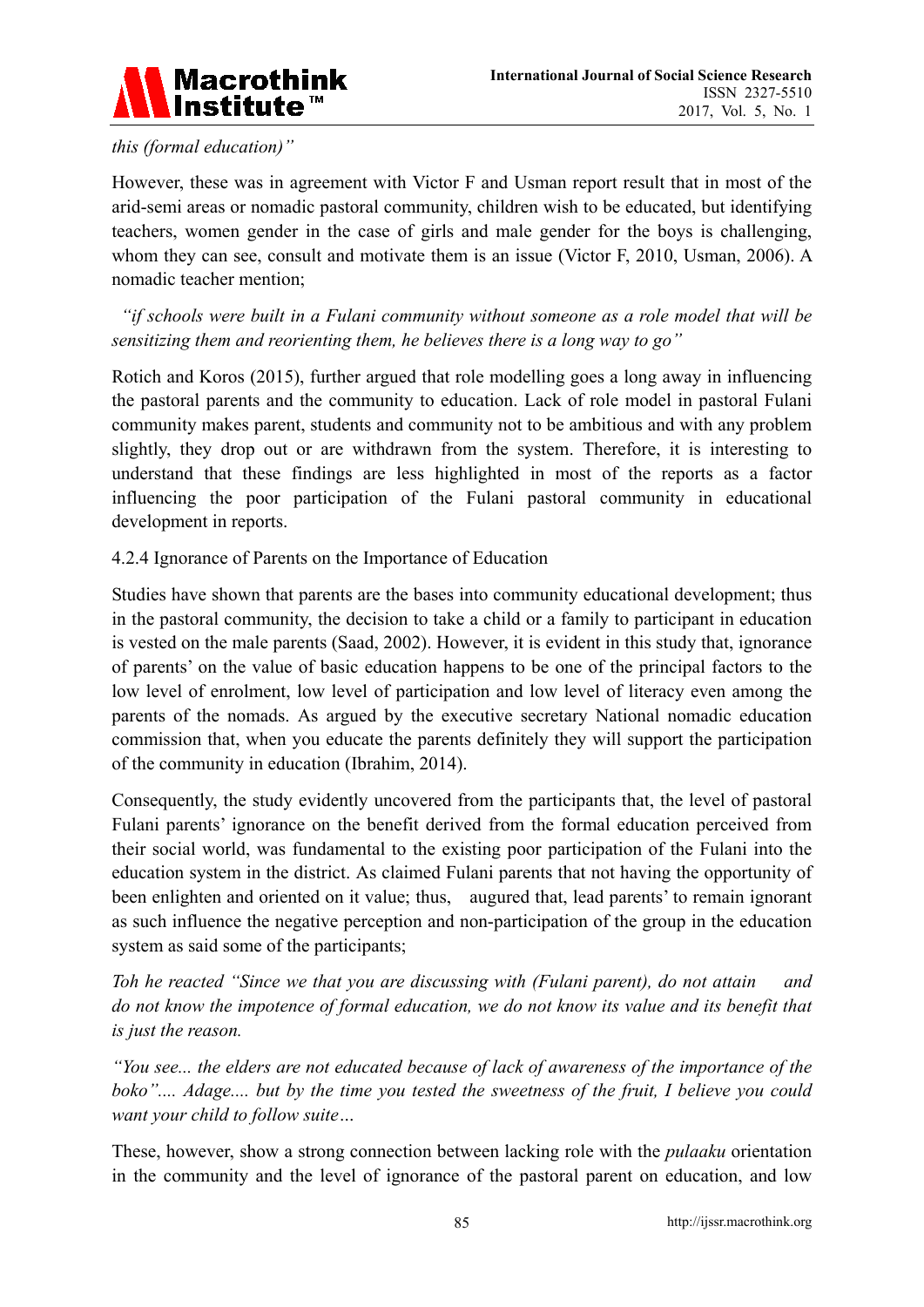

participation in education.

This result is in agreement with Raymond, (2012) findings which described the worries about the parents who are yet to perceive the value of educating their children, as it was understood that some that wanted their children to acquire formal education. Corroborating Raymond above, Abdi (2010) findings also concurred that the nomadic kids are psychologically tired out by their parents on acquiring education as they know littlie or not of the significance education have to the child ability and the community benefit, rather than the livestock.

This finding, however, highlighted possibilities of achieving educational development in nomadic pastoral community, whereas, parents were identified as the basis for the success and failure. Hence, should be given priority on the educational issues in the community as the custodian of their moral value.

# **5. Conclusion and Recommendations**

The study concluded that pastoral Fulani has a positive perception on education generally for personal and community development. But however, it was found that the low participation of the Fulani in educational community development is influenced by socio-cultural factors such as ignorance of Fulani parent, lake of role model, and the perception of the system as threats to *pulaaku* moral value and Fulani social capital. Thus, policymakers need to know and consider these factors in designing any educational programme for such marginalised and disadvantaged group.

Therefore, from the finding discussed, the study put forward some suggestions; the need for policymakers, government agencies and stakeholder to go in-depth through sponsoring ethnographic research project to conceptualized the understanding of the *pulaaku* cultural moral value of the Fulani pastoral group and possibly integrate its ideas into the nomadic education system particularly the values of *pulaaku.* More also, integrate professional community development worker to encourage and establish community-based volunteer groups, purposively in a constant advocacy awareness, educating and sensitisation of the Fulani parents', and the community on the value of basic formal education and it significance in preserving the *pulaaku* moral values. This would bridge the gap in missing role model in the pastoral Fulani community. Policy makers and the government should understand that, if the pastoral Fulani parents are educated and enlighten at the beginning, this will go a long way into building a strong confidence and trust into the pastoral Fulani group and the system. This would motivate the Fulani to take up educating the community as an obligation and responsibility to themselves.

# **Acknowledgement**

The authors would like to extend a special appreciations to the Fulani nomadic community in Ikara district for their willingness to participant in the research work. And Ikara Local Government Education Authority for their support.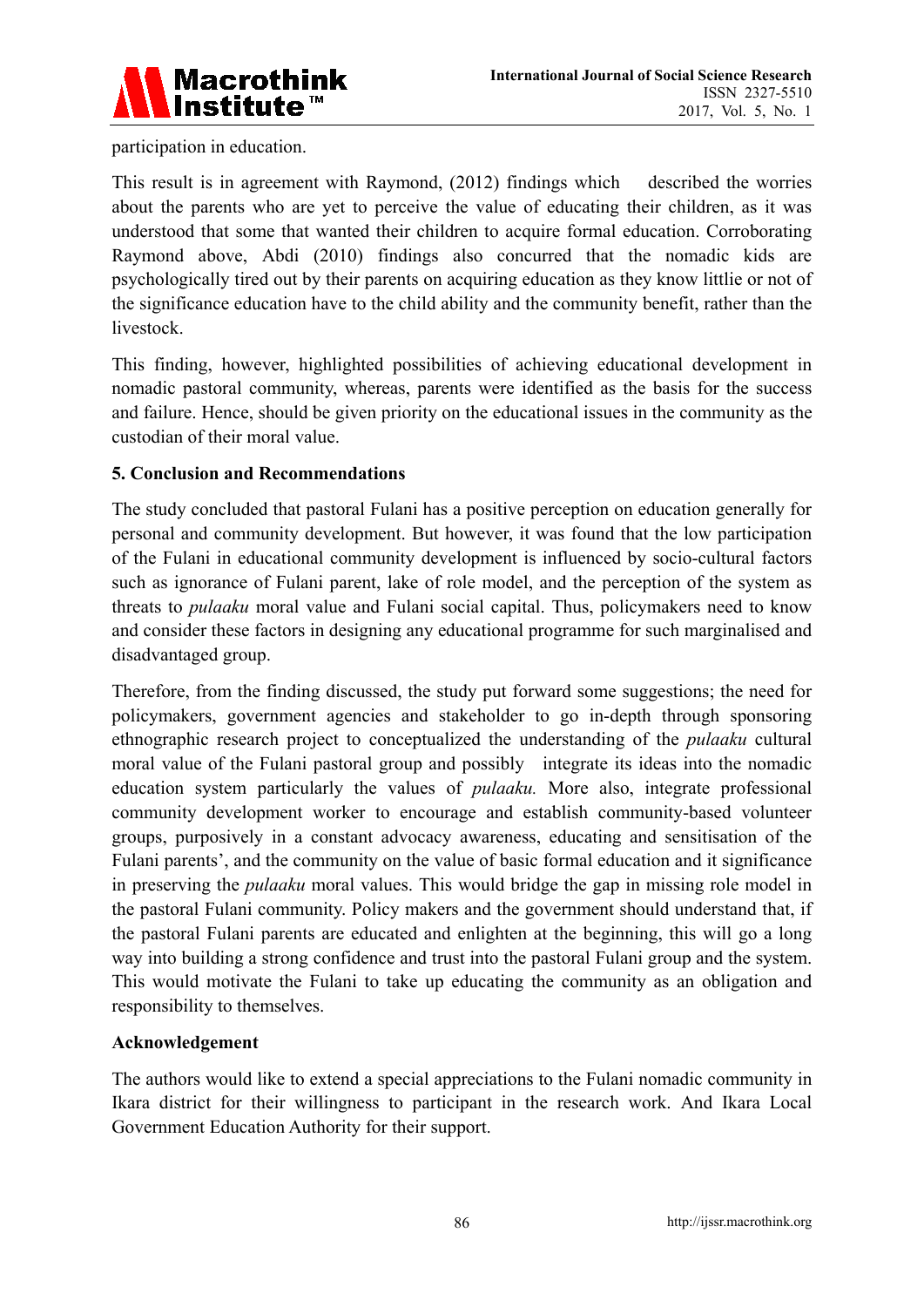

# **References**

Abdi, A. I. (2010). *Education for all (EFA): reaching Nomadic communities in Wajir, Kenya-challenges and opportunities* (Doctoral dissertation, University of Birmingham United Kingdom).

Aderinoye, R. A., Ojokheta, K. O., & Olojede, A. (2007). Integrating mobile learning into nomadic education programme in Nigeria: Issues and perspectives. *The International Review of Research in Open and Distributed Learning, 8*(2).

AET. (2008). A study of the educational needs of young people in nomadic and pastoralist communities in Somalia, Somali Land and Puntland; by Africa Education Trust http://africaeducationaltrust.org/wp-content/uploads/2014/07/2008-Education-Needs-in-Soma li-Pastoralist-Communities.pdf.  $(15<sup>th</sup> January, 2015)$ 

Aikman, S., & Unterhalter, E. (2005). *Beyond access: Transforming policy and practice for gender equality in education*: Oxfam.

Amadi D. C. (2015), Nomadic Education in Nigeria: Using English to Fuster Communal peace and Enhance the Education of Herdsmen. *Global Journal of Arts Humanities and Social Sciences, 3*(5), 16-21

Appiah, E. N., & McMahon, W. W. (2002). The social outcomes of education and feedbacks on growth in Africa. *Journal of Development Studies, 38*(4), 27-68.

Bah-Lalya, I., Tahir, G., Onocha, C., & Sukon, K. (2012). Reaching out to the educationally disadvantaged learner in Africa, with particular reference to the Nigerian Case. *ADEA working document*.

Berinyuy, C. M., & Spreen, C. A. (2015). 7 Reflections on Identity, Difference, and Rights in an Islamic High School in Cameroon. *Educating Adolescent Girls Around the Globe: Challenges and Opportunities*, 141.

Bishop, E. (2008). The policy and practice of educational service provision for pastoralists in Tanzania. *London, University College of London*.

Carr-Hill, R., Ashete, A., Sedel, C., & de Souza, A. (2005). The Education of Nomadic Peoples in East Africa: Synthesis Report: Djibouti, Eritrea, Ethiopia, Kenya, Tanzania and Uganda: UNESCO-IIEP and African Development Bank.

Carr, W. (1997). Philosophy and method in educational research. *Cambridge Journal of Education, 27*(2), 203-209.

National Population Commission. (2010). Federal Republic of Nigeria, 2006 population and housing census priority table volume III; population distribution by sex, state, LGA and senatorial district. *National Population Commission, Abuja, Nigeria*.

Dyer, C. (2010). Education and social (in) justice for mobile groups:  $re$  - framing rights and educational inclusion for Indian pastoralist children. *Educational Review, 62*(3), 301-313.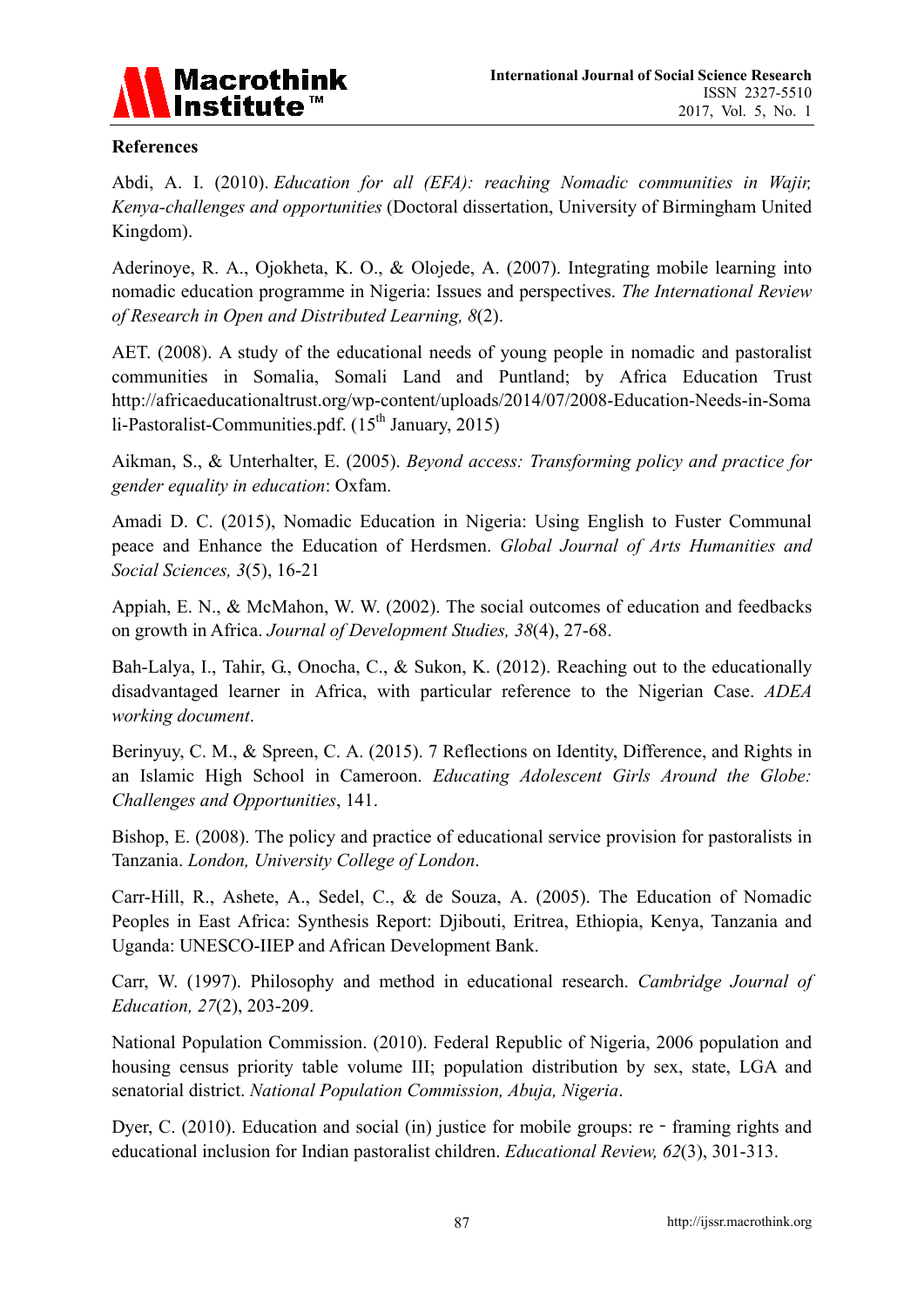

Dyer, C., Anteliz, E. A., Coombes, P., & Danaher, P. (2008). The Education of Nomadic Peoples: Current Issues, Future Prospects [Book Review]. *International Journal of Pedagogies and Learning, 4*(1), 92.

EFA (2015)"Education for All 2015 National Review Report: Nigeria", http://unesdoc.unesco.org/images/0023/002310/231081e.pdf

EPDC. (2013). Nigeria Out of school children population ages 7-14, from www.epdc.org.

Green, G. P., & Haines, A. (2011). *Asset building & community development*: Sage.

Hamman, A. U., (2006), "Women Education for Sustainable Development in Nigeria",Education for Sustainable Development in Nigeria. In Ashituabe, G. A. & Kolo, I. A. Education for Sustainable Development in Nigeria, vol. 1. Minna: Niger State College of Education.

Ibrahim, R. (2014). Housework and education of Fulani girls in Mbang-Fulbe, Northern Cameroon.

Ibrahim, Y. U. A. (2014). Funding, major obstacle to nomadic education – Executive Secretary,DailyTrustfile:///C:/Users/USER/Documents/Funding,%20major%20obstacle%20t o%20nomadic%20education%20–%20Executive%20Secretary.html *(18th January, 2016*)

Iro, I. (2006). Nomadic education and education for nomadic Fulani. http://www.gamji.com/fulani7.htm

Kaunga, J. O. (2005). Indigenous peoples' experiences with the formal education system: The case of the Kenyan pastoralists. *Indigenous affairs*(1), 35-41.

Kratli, S. (2001). Education provision to nomadic pastoralists: A literature review. *Institute of Development Studies Working Paper, 126*.

Kratli, S., & Dyer, C. (2006). Education and Development for Nomads: the Issues and the Evidence. *The Education of Nomadic Peoples: Current Issues, Future Prospects. New York, Oxford: Berghahn Books, 2006*, 8-34.

Larsen, K., & Hassan, M. (2001). Perceptions of knowledge and coping strategies in nomadic communities-The case of the Hawawir in Northern Sudan. *Report-Drylands Coordination Group (Norway)*.

Merriam, S. (2009). Qualitative Research. A guide to Design and Implementation (Revised and Expanded from Qualitative Research and Case Study Applications in Education): San Francisco: Jossey-Bass.

Michener, H. A., DeLamater, J. D. and Myers, D. J. (2004), Social Psychology (Australia: Thompson Wadsworth), (Fifth Edition), p. 106.

Ombati, V. F & Ombati, M. (2015). Girl's Education in Kenya's Arid-Semi Arid Zones http://www.culturacritica.cc/2015/03/girls-education-in-kenyas-arid-semi-arid-zones/ (March, 2016)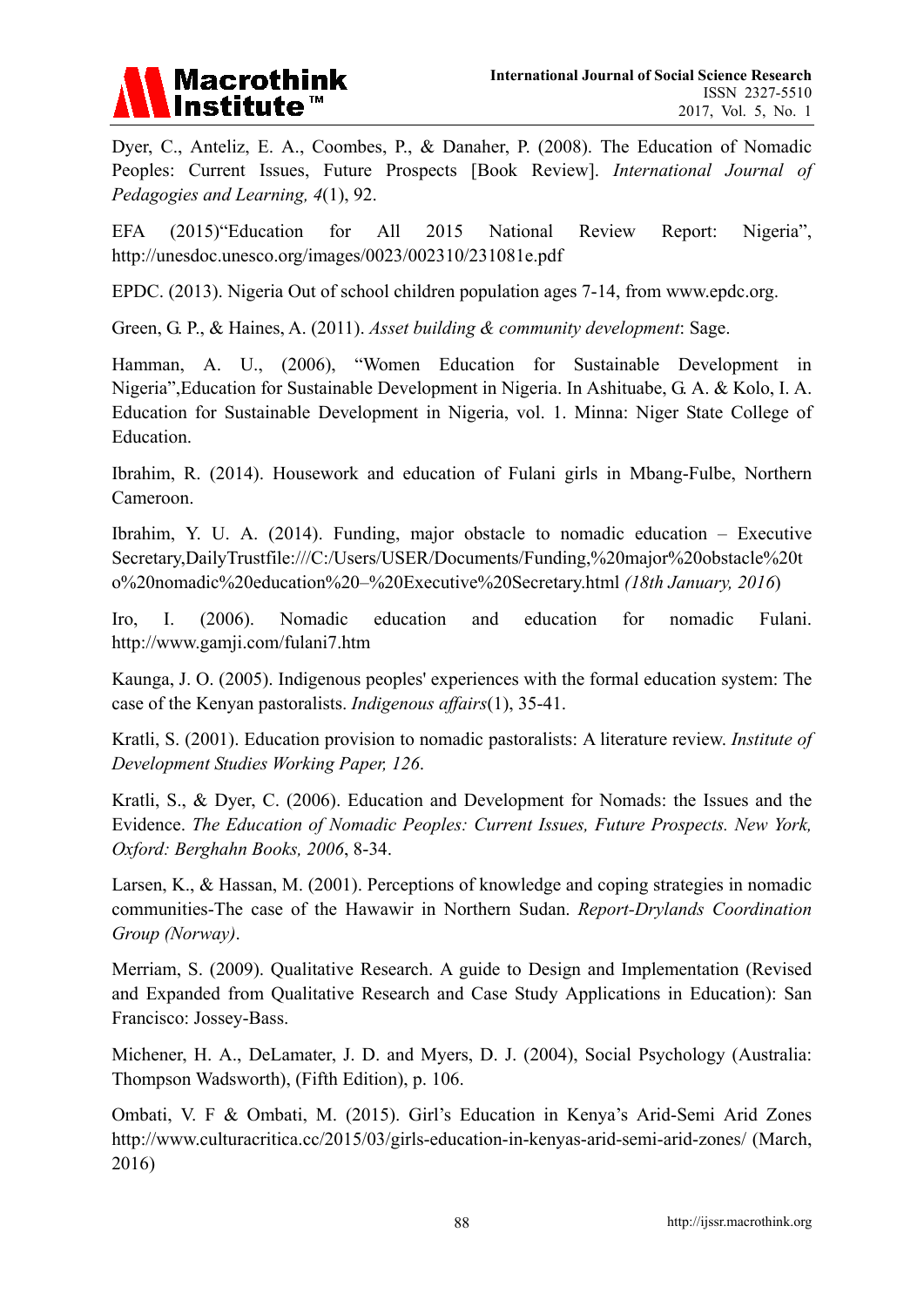

Power, C. (2015). Education for All–Milestones and Millstones *The Power of Education* (pp. 69-88): Springer.

Rao, V. S. P. And Narayana, P. S. (1998), Organisation Theory and Behaviour, (Delhi: Konark Publishing Company), (329-330)

Rao, A., & Dyer, C. (2006). The acquisition of manners, morals and knowledge: Growing into and out of Bakkarwal society. *The education of nomadic peoples: Current issues, future prospects*, 53-76.

Raymond, A. (2012). *Girls' Education in Pastoral Communities: An Ethnographic Study of Monduli District, Tanzania. Research Report*: ERIC.

Riesman, P. (1998). *Freedom in Fulani social life: An introspective ethnography*: University of Chicago Press.

Rotech, L. C., & Koros, P. (2015). PASTORALISTS AND GIRL CHILD EDUCATION IN KENYA. *International Journal of Innovative Education Research, 3*(1),1-13.

Saad, A. M. (2002). *Pastoralist children and stakeholders assessment of nomadic education in Nigeria:A tentative report of a consultative survey of nomadic education pupils, communities and the CBOs/ NGOs.* Paper presented at the Paper presented at an international conference on nomadic education in Nigeria: Issues and directions by DFID, .16-19 January, 2002, Rockview hotel, Abuja.

Schwartz, S. H. (2006). A theory of cultural value orientations: Explication and applications. *Comparative sociology, 5*(2), 137-182.

Sharma, A. (2011). *South Asian Nomads--A Literature Review. CREATE Pathways to Access. Research Monograph No. 58*: ERIC.

Tilde, A. (2005). Enrolment and falling standard of education. Friday Discourse (112). http://www. gamji.com/tilde/tilde.htm(14<sup>th</sup> Octorber, 2015)

Ujorha, T. (2014). Pulaaku: How rustling is crippling this beautiful idea of the Fulbe file:///C:/Users/USER/Documents/Pulaaku\_%20How%20rustling%20is%20crippling%20this %20beautiful%20idea%20of%20the%20Fulbe.html( 16th February, 2016) *Daily Trust online*.

Umar, A., & Tahir, G. (2000). Researching nomadic education: A Nigerian perspective. *International Journal of Educational Research, 33*(3), 231-240.

UN. (2015). Resolution adopted by the General Assembly on 25 September 2015 Transforming our world: the 2030 Agenda for Sustainable Development (A/70/L.1) http://www.un.org/ga/search/view\_doc.asp?symbol=A/RES/70/1&Lang=E (24<sup>th</sup> April, 2016) *Adopts the following outcome document of the United Nations summit for the adoption of the post-2015 development agenda:* . United Nation.

UNESCO. (2007), OPERATIONAL DEFINITION OF BASIC EDUCATION, Thematic Framework http://www.unesco.org/education/framework (24th November, 2016)